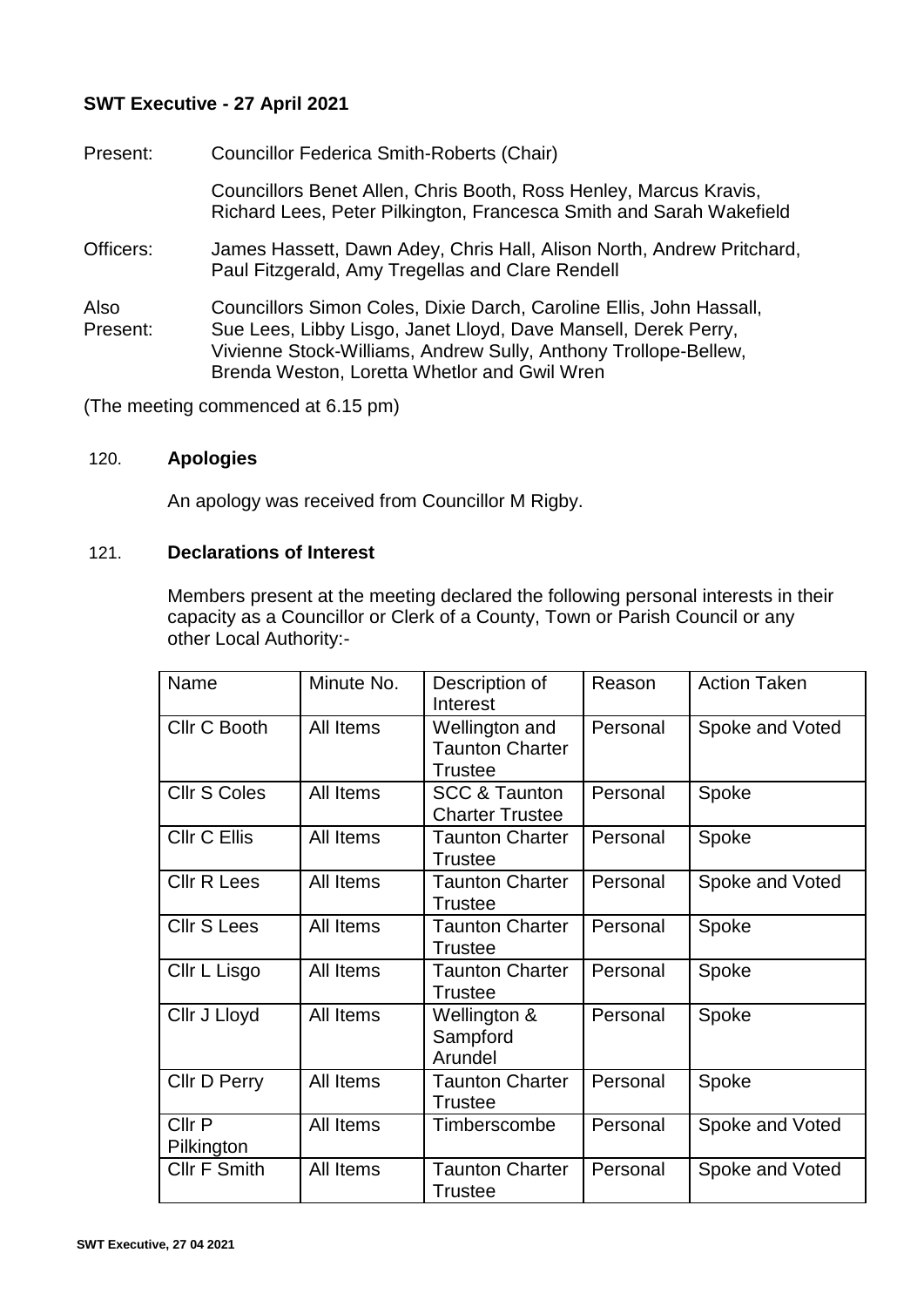| Cllr F Smith-<br><b>Roberts</b> | All Items | <b>Taunton Charter</b><br><b>Trustee</b> | Personal | Spoke and Voted |
|---------------------------------|-----------|------------------------------------------|----------|-----------------|
| Cllr V Stock-<br>Williams       | All Items | Wellington                               | Personal | Spoke           |
| <b>Cllr B Weston</b>            | All Items | <b>Taunton Charter</b><br><b>Trustee</b> | Personal | Spoke           |
| Cllr L Whetlor                  | All Items | Watchet                                  | Personal | Spoke           |
| Cllr G Wren                     | All Items | Clerk to<br><b>Milverton PC</b>          | Personal | Spoke           |

# 122. **Public Participation**

No members of the public had requested to speak on any item on the agenda.

#### 123. **Executive Forward Plan**

(Copy of the Executive Forward Plan, circulated with the agenda).

Councillors were reminded that if they had an item they wanted to add to the agenda, that they should send their requests to the Governance Team.

**Resolved** that the Executive Forward Plan be noted.

# 124. **Climate Change Delivery Partnership**

During the discussion, the following points were raised:-

- Councillors were pleased to see the report coming through the democratic path and were glad to see it involved partnership working.
- Councillors were glad to see the report included a bid writer post to assist in the work, as there was not always enough resource to support that type of work.
- Councillors agreed that it was a positive move forward as Climate Change impacted on everyone's lives and had no boundaries.
- Councillors stated that the report included some pioneering work and they were proud to lead the way.
- Councillors thanked the Portfolio Holder for Climate Change for their hard work.

**Resolved** that the Executive support:-

- 2.1That Somerset West and Taunton lead the creation and operation of a Joint Climate Change Delivery Partnership.
- 2.2That impacted employees of Sedgemoor District Council would be seconded from Sedgemoor District Council to Somerset West and Taunton Council.
- 2.3That a legal agreement was created for the partnership setting out cost and resource allocations, with delegated authority to the Director of External Operations and Climate Change, the Assistant Director for Climate Change, Regulatory Services and Asset Management, in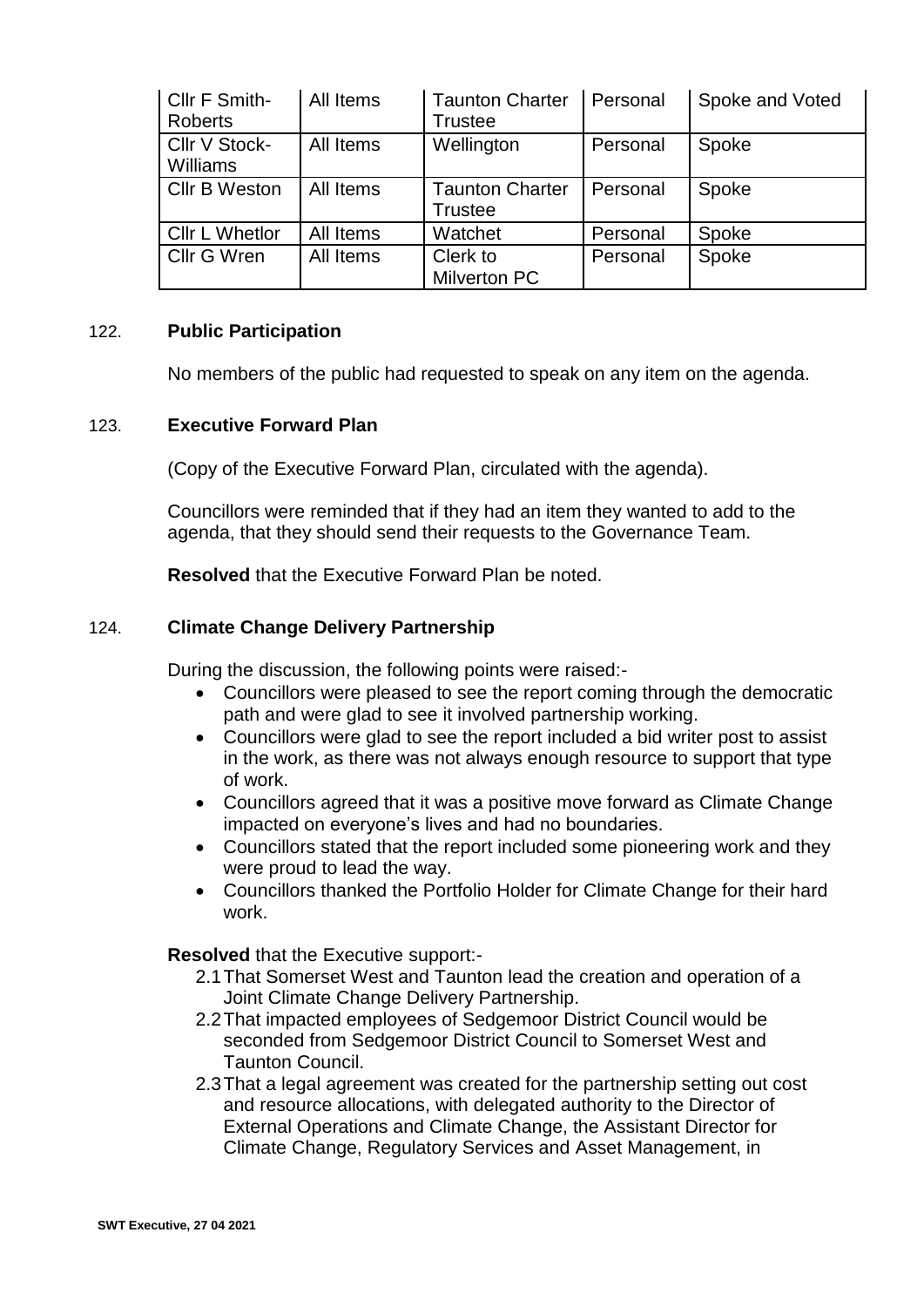consultation with the Climate Change portfolio holder to negotiate the final detail.

2.4The creation of the Joint Consultation Panel with delegated authority to the Director of External Operations and Climate Change, the Assistant Director for Climate Change, Regulatory Services and Asset Management, in consultation with the Climate Change portfolio holder to create the Terms of Reference.

#### 125. **Member Training and Development Policy**

During the discussion, the following points were raised:-

- Councillors agreed that training was an important area to cover and were pleased to see the report coming forward.
- Councillors queried whether there was a timetable for the training being proposed.

*The Monitoring Officer advised that the Working Group would look at a timetable based on the feedback from the councillors 1-2-1 sessions.*

- Councillors suggested that some training was required on unconscious bias, personal safety and further detailed training for certain subjects.
- Councillors agreed that a training schedule was a good idea for new councillors as there was a lot of information given when they start their term and that a lot was learnt on the job.
- Concern was raised on the equality and diversity section of the report and that it stated that there were no implications. Councillors requested that it was added to the report that the individual needs of each Councillor were taken into account when arranging training.

*The Monitoring Officer noted all the comments on equality and diversity and would ensure that this was included in the work covered by the Working Group.*

 Concern was raised that the report was not going to Full Council for debate.

*The Monitoring Officer advised what the democratic path was for the report and that all councillors have had a chance to feed into the report via their 1-2-1 sessions.*

# **Resolved** that the Executive:-

- a) Approved the Member Training and Development Policy
- b) Agreed to set up a cross party Members Working Group to focus on Member Training and Development (following the Member Working Group Protocol being approved by Council on 30 March)

# 126. **Access to Information - Exclusion of the Press and Public (agenda item 8 appendix 5 only)**

**Resolved** that under Section 100A(4) of the Local Government Act 1972 the public be excluded from the next item of business (appendix 5 only) on the grounds that it involved the likely disclosure of exempt information as defined in paragraph 3 respectively of Part 1 of Schedule 12A of the Act, namely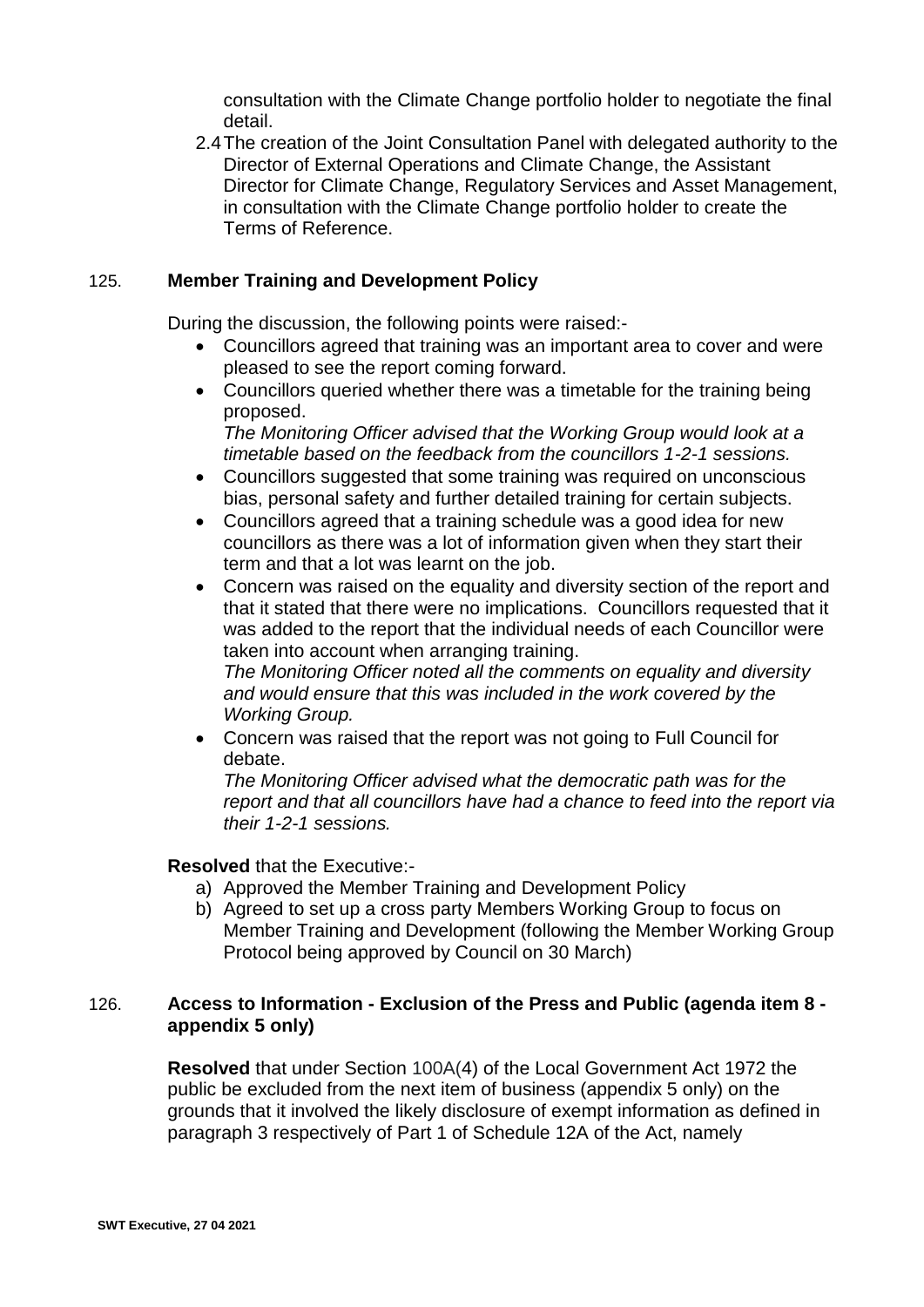information relating to the financial or business affairs of any particular person (including the authority holding that information).

# 127. **Anti-Fraud Framework**

During the discussion, the following points were raised:-

- Councillors agreed that it was a clear policy and covered many situations and the responsibilities of Councillors.
- Councillors were happy to support the report.

# **Resolved** that the Executive:-

- 2.1Approved the Anti-Fraud Framework and associated documents (listed as Annex 1-4 above).
- 2.2Noted the confidential report on the Counter Fraud and Error Services (Confidential Annex 5).

# 128. **Re-admittance of the Press and Public**

# 129. **Council Governance Arrangements Working Group Update**

During the discussion, the following points were raised:-

- The Portfolio Holder for Corporate Resources advised the Executive of the updated recommendations approved at the meeting of the Audit, Governance and Standards Committee held on 12 April 2021.
- Councillors understood the concerns on all councillor involvement in the decision making process raised by the newer members of the council.
- Councillors were not sure that a committee system would be achievable if a Shadow Authority was formed in 2022.
- Councillors who had experienced both types of committee models explained the merits of both systems. *The Portfolio Holder for Corporate Resources explained he was not against the Executive model but he thought more could be achieved using a committee system*.
- Concern was raised on the cost of moving across to a committee system. *The Portfolio Holder for Corporate Resources explained the costs involved*.
- Concern was raised on voting for a committee system when the councillors did not yet know which system would be implemented. *The Portfolio Holder for Corporate Resources advised that the vote would be an 'in principle' decision and then work would be carried out on the implementation phase which would be reported back to Full Council for approval*.
- Councillors wanted to include everyone in the decision making process.
- Councillors highlighted how cross party involvement had proved positive for Working Groups.
- Councillors believed that the Shadow Unitary Authority should choose which system they used.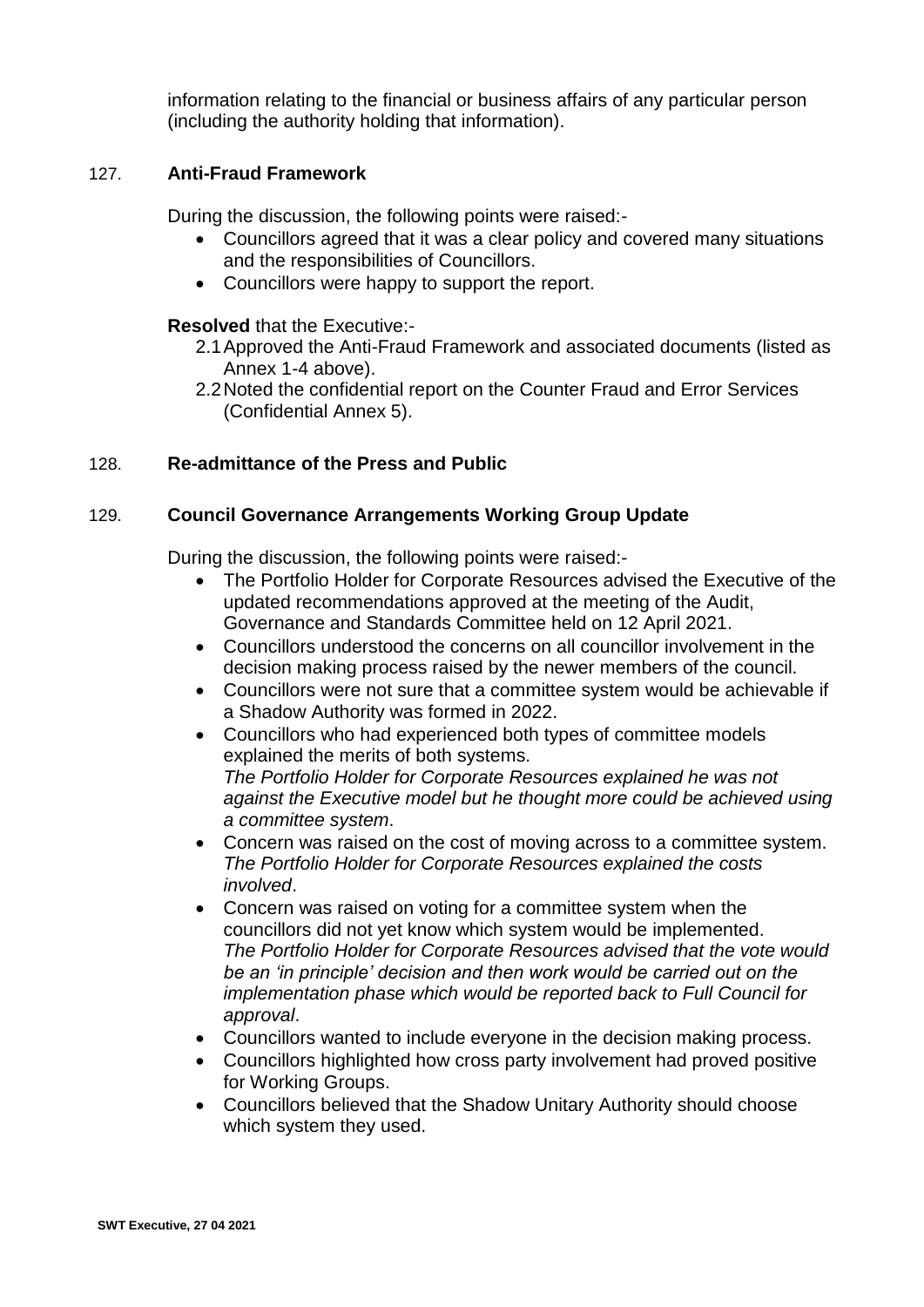- Councillors from the Governance Arrangements Working Group advised that they had worked well together and their ideas were not based on politics but what was best for the Council.
- Concern was raised that the working relationships had fallen between councillors and this was due lockdown and the use of virtual meetings and that a committee system would not improve that.
- Councillors believed that the choice of system was immaterial, it was about ensuring all councillors were involved in the decision making process.
- Councillors agreed that the two Scrutiny Committees should have been set up from the start of Somerset West and Taunton Council.
- Councillors from the Governance Arrangements Working Group advised that they had consulted with all councillors throughout their work on which options to include within the recommendations.
- Councillors were not sure this was the right time for a committee system and that it would not be fair to impose on officers in the last couple of years of Somerset West and Taunton Council being in existence.
- Councillors queried the costs and believed that the money could be better spent on other projects.
- Councillors were happy to support, as the decision was part of the Liberal Democrat manifesto.
- The Portfolio Holder for Corporate Resources thanked all councillors for their comments.

**Resolved** that the Council Governance Arrangements Working Group recommended to Full Council that:

# Relating to the 2022 Municipal Year

- 2.1 The Council moved to a Committee system of governance from the Council AGM on 10 May 2022.
- 2.2 The Council proposed to the Unitary Shadow Authority that a committee system of governance was adopted, if set up as the principal council for the area.
- 2.3 The Council wrote to the Chief Executives and Leaders of the County and Districts to request that they consider that the Shadow Authority governance arrangements were set up as a Committee system.

Relating to the 2021 Municipal Year

- 2.4 That a second Scrutiny Committee was introduced from the AGM in 2021, with the focus being Corporate Scrutiny Committee and Community Scrutiny Committee. The split of workload for the two Scrutiny Committees (see Annex A at the end of this report) was approved.
- 2.5 That the number of seats on both Scrutiny Committees was 15 from the start of the 2021/2022 Municipal Year.
- 2.6 The Audit, Governance and Standards Committee was split into two separate Committees from the AGM in 2021, for the 2021/22 Municipal Year and became Audit and Governance Committee and Standards Committee. The Terms of Reference for both Committees (see Annex B and Annex C at the end of this report) was approved.
- 2.7 That the number of seats on the Audit and Governance Committee was 11 from the start of the 2021/2022 Municipal Year.